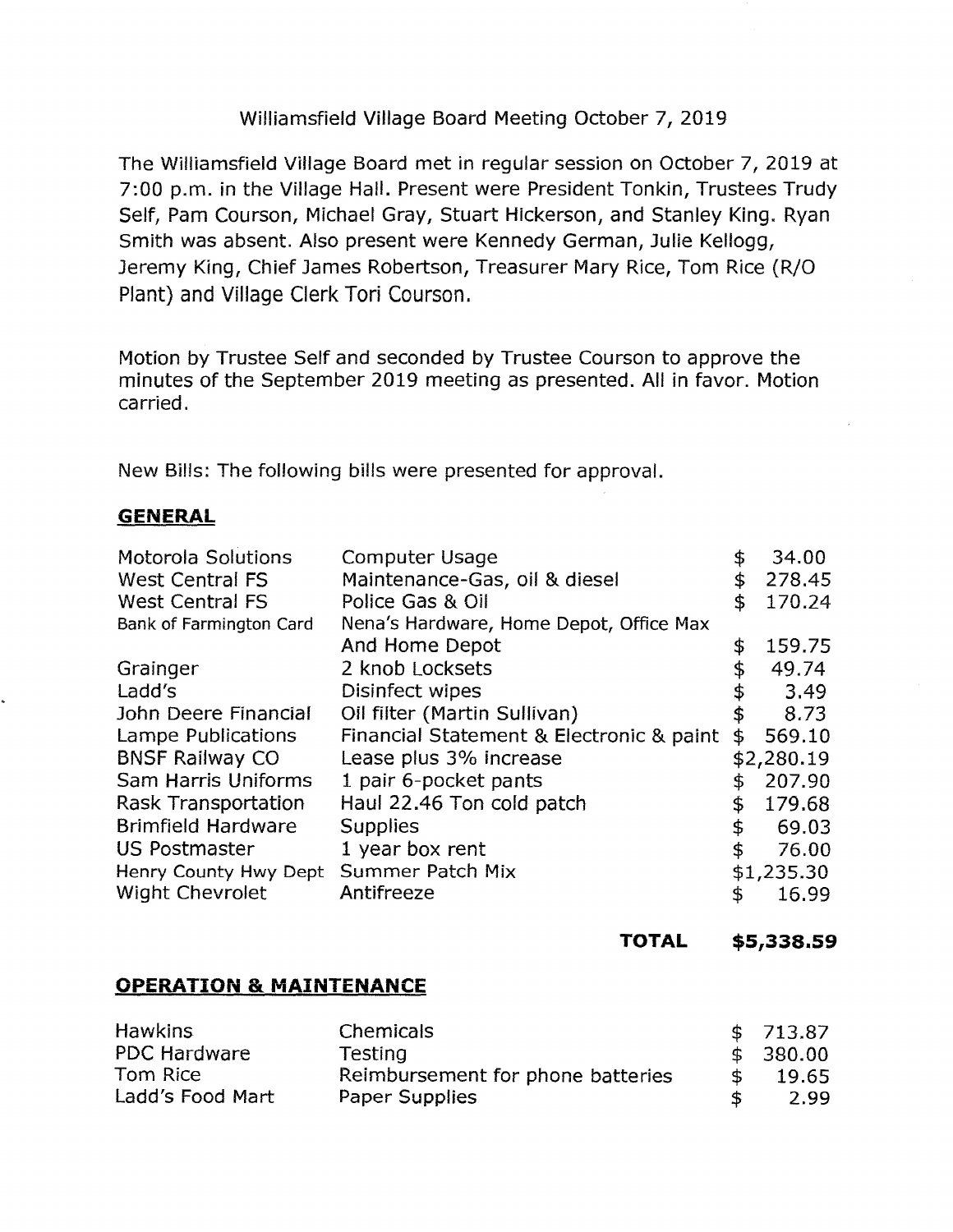| Tucker's Printing          | 2000 water & sewer bills            |    | \$844.00 |
|----------------------------|-------------------------------------|----|----------|
| GrayBar                    | Anti-surge protector                |    | 83.16    |
| <b>Brimfield Hardware</b>  | $5 - 15$ amp fuses                  |    | 33.95    |
| <b>Oberlander Electric</b> | Labor & material/troubleshoot motor | S. | 375.00   |

**TOTAL \$2,452.62** 

#### **WATER LINE GRANT**

| Bruner, Cooper & Zuck, Inc Engineering Fees |                      | \$16,216.15 |
|---------------------------------------------|----------------------|-------------|
| W.I.R.C                                     | Administrative Costs | \$7,500.00  |

### **TOTAL \$23,716.15**

Motion by Trustee Gray and seconded by Trustee Hickerson to approve the new bills as presented. All in favor. Motion carried.

President Tonkin reviewed financial statements for the month. All were in order. Motion by Trustee Gray and seconded by Trustee Courson to approve the financial statements. All in favor. Motion carried.

Public Comment: Andy Lodgson representing Bruner, Cooper and Zuck stated phase one of the water project is almost complete. They just need to do some final cleaning and seeding. There were no major issues with the install. Trustee Hickerson asked what section of town should be next for the next phase and Andy stated it varies but with the upgrade, some of the lines are going to be easy to continue because part of the lines are ready for new hook-ups. Andy read the final contract listing quantities that were used; the estimate on engineering fee (design) was \$40,000 and the actual billed was \$36,459; the estimate on construction was \$60,000 and actual billed was \$36,596. There will be a remaining bill for seeding and drawings for records to locate lines and that should be approximately \$10,000. There is a 1 year warranty on water lines after the completion date of September 20, 2019; all workmanship and products are covered. Motion by Trustee Hickerson and seconded by Trustee King to approve the change order #2 of material quantities used for \$479,016. All in favor. Motion carried. Motion by Trustee Self and seconded by Trustee Hickerson to approve contract application #1 for \$[431,114.40](https://431,114.40). All in favor. Motion carried. Motion by Trustee Hickerson and seconded by Trustee Self to acknowledge the completion date of September 20, 2019. All in favor. Motion carried. The Board and Andy discussed the next loan/grant options and differences between terms and interest rates with WIRC, EPA and USDA for the next phase. The applications will be open after January 2020 and the East end of town would be the next focus.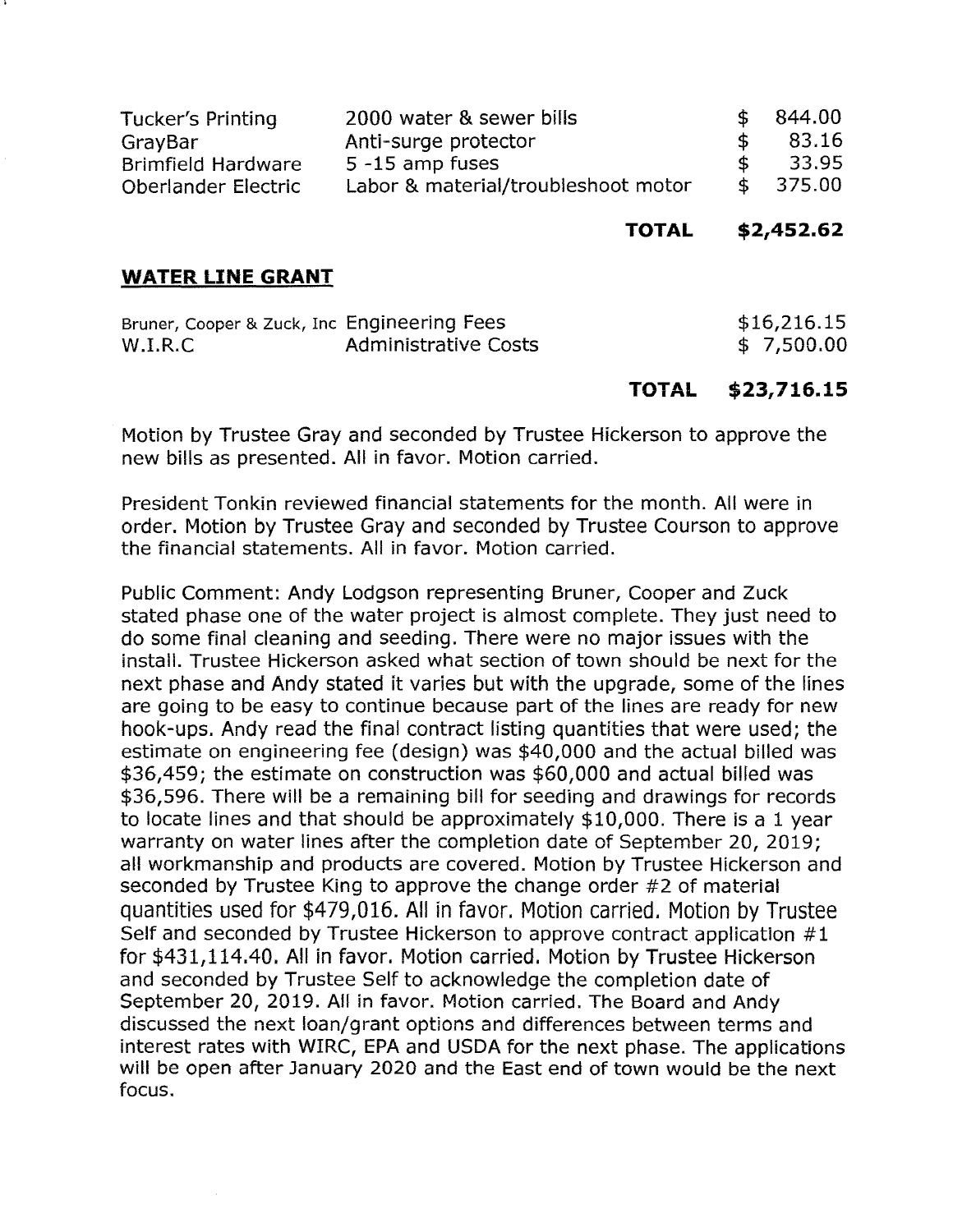Julie Kellogg presented a copy of the original contest flier from 1990 "name the park contest." She stated her son Ryan Kellogg submitted "Williamsfield Veteran's Memorial Park" on October 1, 1990 and won. As part of the contest, a plaque was supposed to be made and displayed at Williamsfield Veteran's Memorial Park. Trustee Gray stated he is working on it.

Kennedy German representing Student Council requested permission to have the annual Homecoming Parade on Saturday, October 19<sup>th</sup> at 11am. Motion by Trustee Gray and seconded by Trustee Self to allow the parade to be held. All in favor. Motion carried.

Jeremy King representing Williamsfield Baseball Association would like to host another movie night to help raise funds for baseball equipment. He asked permission to have it October  $12<sup>th</sup>$  at 7:30pm at Doubet-Benjamin Park and extend the curfew to 10 pm. It's the Great Pumpkin Charlie Brown and Hocus Pocus will be playing. Motion by Trustee Self and seconded by Trustee Courson to extend the hours of the park. All in favor. Motion carried.

Correspondence- The Williamsfield Library mailed out a flier asking for project ideas for a time capsule that will be buried for 50 years.

The National Litigation sent a letter stating the Village can join the litigation for PFAS in water in communities. The Board declined to join.

Susan and Mark Ott asked for reimbursement for an invoice from Wallace Surveying for \$400 from March 2019 pertaining to the land swap. They thought the Board was going to split it with them. President Tonkin was not in office when the invoice was discussed and he wanted to review the minutes and discuss the topic with the Ott's to make sure that is the only bill they want reimbursed on.

Street Report-More gravel was spread on the sides of the road. They will continue to put cold patch down. The ditch on Gale Street that Walsh Brothers repaired drained well after all the rain.

Police Report- Chief Robertson asked the Board if non-residents can apply for a ATV permit. He stated that even if they had a permit, they could not drive the ATV on county roads or Highways to get into town so they would have trailer their ATVs into town. President Tonkin stated he would like to eventually have trails for ATV's that led to different communities as an attraction. Motion by Trustee Hickerson and seconded by Trustee King to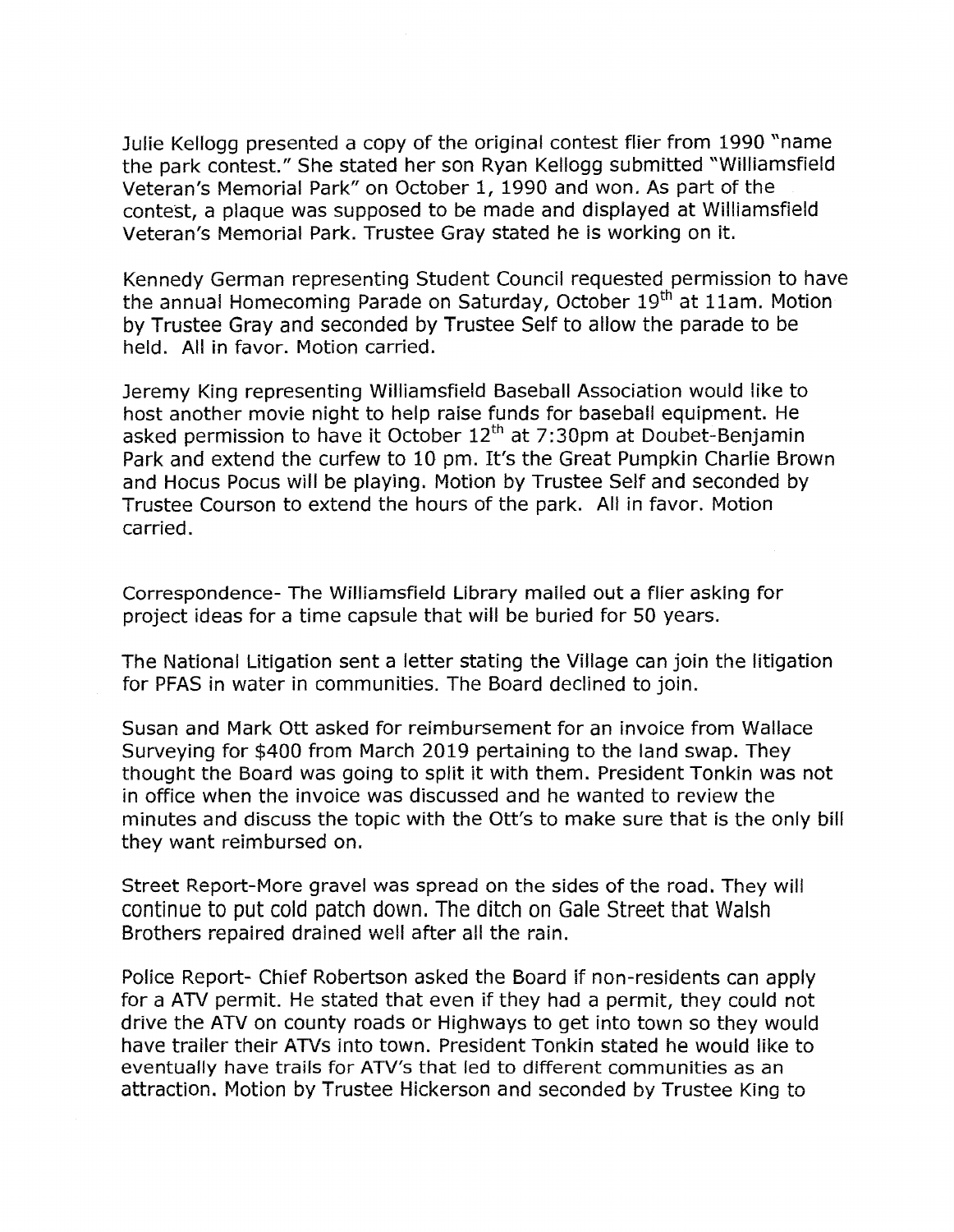allow out-of-town residents to purchase ATV permits. All in favor. Motion carried. Trustee Courson stated a couple of residents voiced their concerns about a refrigerator in a yard that is not locked and did not have the door taken off; Chief Robertson will look into it.

The following calls for service were handled by the police department for the month of September:

| (2) Person Down        | Medical                         |
|------------------------|---------------------------------|
| Suspicious incident    | Report on File                  |
| (2) Driving complaints | 1-report $-$ 1-unable to locate |
| ATV/UTV complaint      | Unable to locate                |
| $(2)$ 911 Hang up      | Problem Solved                  |

#### **Citations issued in September:**

| Violations                  | Citations | Warnings |
|-----------------------------|-----------|----------|
| Seatbelt                    |           |          |
| Speeding                    |           |          |
| Disobeyed Stop Sign         |           |          |
| <b>Ordinance Violations</b> | 3         |          |
| Other                       |           |          |

Park Report-Trustee Courson stated the Williamsfield Parks Association met at the library meeting room on September 24. Ag Day was a big success. Thank you to everyone who made it possible. A reminder that the Local Landscape calendars are on sale for \$10. The park continued to be busy through September and there are a couple activities scheduled there for October. Thank you to our maintenance guys for keeping the park in good shape. The playground donor signs are up. Friends of the park paid to put down an extra layer of base rock for the caboose. Thank you to Russell Galbreath and Casey Doubet for their work on the steps. We have two estimates for window repair on the caboose. Over the winter months, a subcommittee will be formed for future plans on the caboose and Williamsfield Veteran's Memorial Park. There have been so many compliments on the flower planters in the business area. Thank you to those who planted and helped with all the watering.

Water Report- Tom Rice stated well pump #2 went out and he had to switch it out and will rebuild a spare. The computer control panel at the R/O Plant is broken, an electrician was there today. The warranty on the generator is almost expired; Tom spoke with Mike at Altorfer Cat Products and they suggested the 4 year warranty for \$2,880. An inspection costing \$1,500 to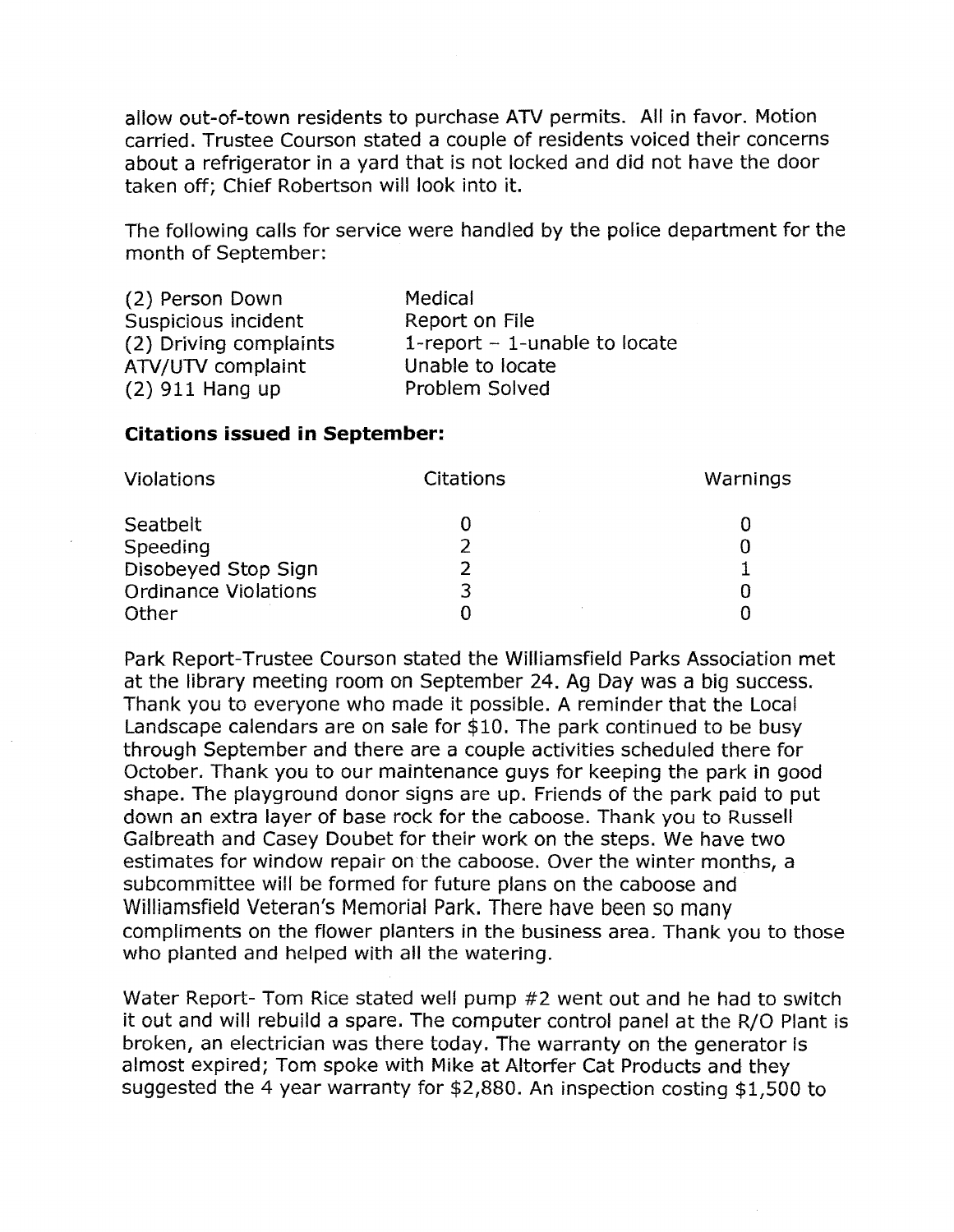\$3,500 can be avoided by continuing the 4 year warranty. Motion by Trustee Gray and seconded by Trustee Courson to approve purchasing an extended warranty from Altorfer Cat Products. Roll Call Vote - Self-yes; Courson-yes; Gray-yes; Hickerson-yes; King-yes. All in favor. Motion carried.

Maintenance Report-Trustee King stated the maintenance department helped with the water project and Laviedere helped them when there was an unrelated water line break. They are continuing to edge sidewalks. There was a sinkhole at the Village Hall, President Tonkin contacted a structural engineer to access what to do and they determined the foundation wasn't compromised and they were able to fill the hole with concrete mix and used the leftover to fill in a hole near the sidewalk on Kentucky Avenue. The invoice from Galesburg Builders Supply was \$837. Motion by Trustee Self and seconded by Trustee Courson to pay the Galesburg Builders Supply invoice in September. Roll Call Vote - Self-yes; Courson-yes; Gray-yes; Hickerson-yes; King-yes. All in favor. Motion carried.

Old Business-Trustee Courson stated a lot of people appreciated the communication about the water shut offs and boil orders during the water project. President Tonkin stated Lavidiere worked well trying to accommodate the Village and school on water shut offs.

The plan for sidewalk repairs was to keep Motor Fuel Tax for the roads after the water project. President Tonkin wondered if with some guidance on mix, size, thickness, etc., the Maintenance Department could try to repair sidewalks to try while saving the Village major expenses.

Trustee King looked into a lit stop signs for Pine Street and they are \$1,200 so he ordered (2) 30 inch stop sign and will paint a line on the road to hopefully get driver's attention.

The Maintenance Department has been using the new truck and Trustee King is looking into seat covers to help with wear and tear.

President Tonkin emailed all the Board members a spreadsheet on the Village's current salary and last pay raises, neighboring community's employee's salaries and the state and federal cost of living chart. The cost of living raise for the year would impact the budget by around \$1,000 and the raise will be added to next year's budget. Motion by Trustee Gray and seconded by Trustee Self to give the Village employees ( excluding Police Department) the cost of living adjustment to their pay. Roll Call Vote - Selfyes; Courson-yes; Gray-yes; Hickerson-yes; King-yes. All in favor. Motion carried.

New Business-The Village's Trick or Treat hours will be Thursday, October  $31<sup>st</sup>$  from 5pm to 8pm.

President Tonkin wants to organize a strategic plan for the Village that would be a 3-5 year plan to reach goals and analyze SWOT (strengths,